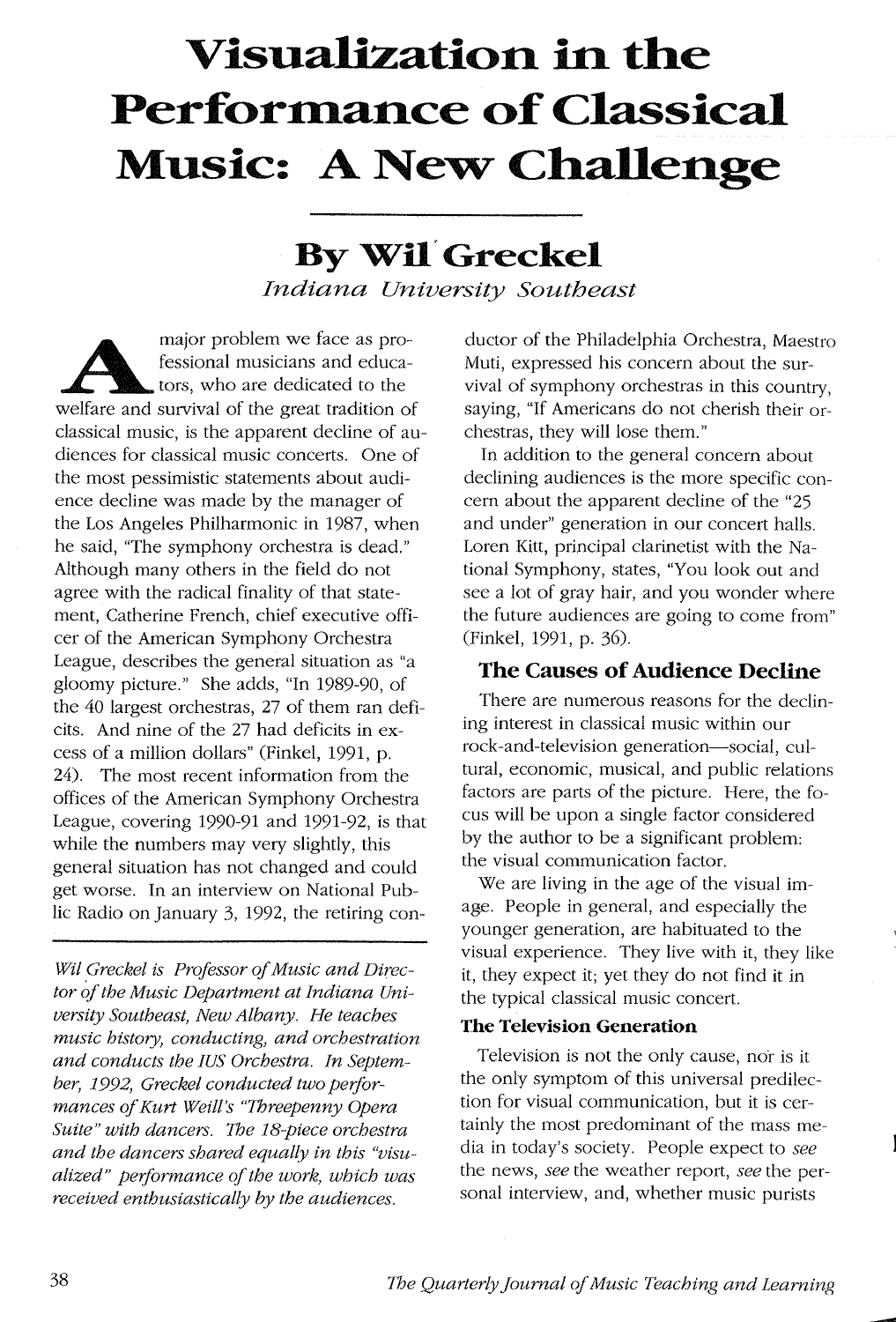like it or not, people now expect to *see* music. Of course, the radio and other audio media are still very important, but when people attend a musical *event,* there is either a conscious or an unconscious expectation that there will be something to see as well as to hear. This expectation is becoming more and more ingrained, especially among the youth, and with the immense popularity of video-rock, with its elaborate visual interpretation or dramatization of every song. Therefore, many would agree that this expectation

of a visual accompaniment to music will have to be dealt with in the world of classical music to a greater degree than it has in the past if we are to attract larger audiences to our concert halls now and in the future.

#### **The** Success **of Television**

The matter of providing visual interest to classical music performances *on television*  has already been handled with surprising success. Even though a concerto or symphony has no inherent visual character, television provides visual interest in many ways:

back-stage interviews with the conductor, the composer, the guest soloist; the use of pictorial materials about the composer's life; a variety of camera angles during the performance, such as "close-ups" or "zoom-in" views of various sections of the orchestra, or specific solo players, of the conductor, of the soloist-even of the audience. (Of course, both opera and ballet already have visual factors inherent in their nature and conception.) Such visualization in the performance of classical music on television has been generally successful; it is in the concert hall that we fail today's visually oriented audiences of today.

# **The Visual Sterility of Classical Music Concerts**

Those who have never attended a live performance of a major rock group have missed an experience important to their understanding of the musical psyche of today. They will also not totally understand why young

"People expect to see the news, see the weather report, see the personal interview, and, whether music purists like **it** or not, people now expect to *see* music."

people are so often put off by the atmosphere and the decorum of the typical symphony orchestra concert. A few brief comparisons follow.

#### The Stage

Unfortunately, many concert and recital halls have the stark, severe, and sterile decor of dissecting laboratories in medical schools; thank heavens for the architectural exuberance and splendor which celebrated life and music in earlier centuries! Even in an attractive baroque or classical hall, the stage set-

ting for most classical music concerts is starkly utilitarian and harshly lit. Contrast this with the visual impact of the rock-concert stage with its dazzling colored light shows, sweeping laser beams, tons of electronic sound equipment, and impressive array of synthesizers and electronic keyboards, a mountain of sparkling drums lit from within and without, and a small army of sound and light technicians dashing busily about. Add to this such "special effects" as filmed or

photographed images projected on large screens, dancers, choreographed and costumed back-up vocal groups and so on, and you have quite a spectacle.

#### Stage **Decorum and Communication**

At the typical orchestral or choral concert, the musicians walk quietly and seriously on stage. They are also formally and soberly dressed. The conductor walks out, bows to all.· He speaks to no one; no one speaks to him. In fact, no one on stage speaks overtly to anyone! Communication about the music, 'and about everything that has to do with the concert is accomplished via the printed medium: The *Program Notes!* These generally have small print and large technical words, yet must be read in very dim light-if one arrives early enough--or in darkness, once the performance begins. On the whole, the concert is a very traditional, formal ritual, with visual stimuli kept to a minimum in or-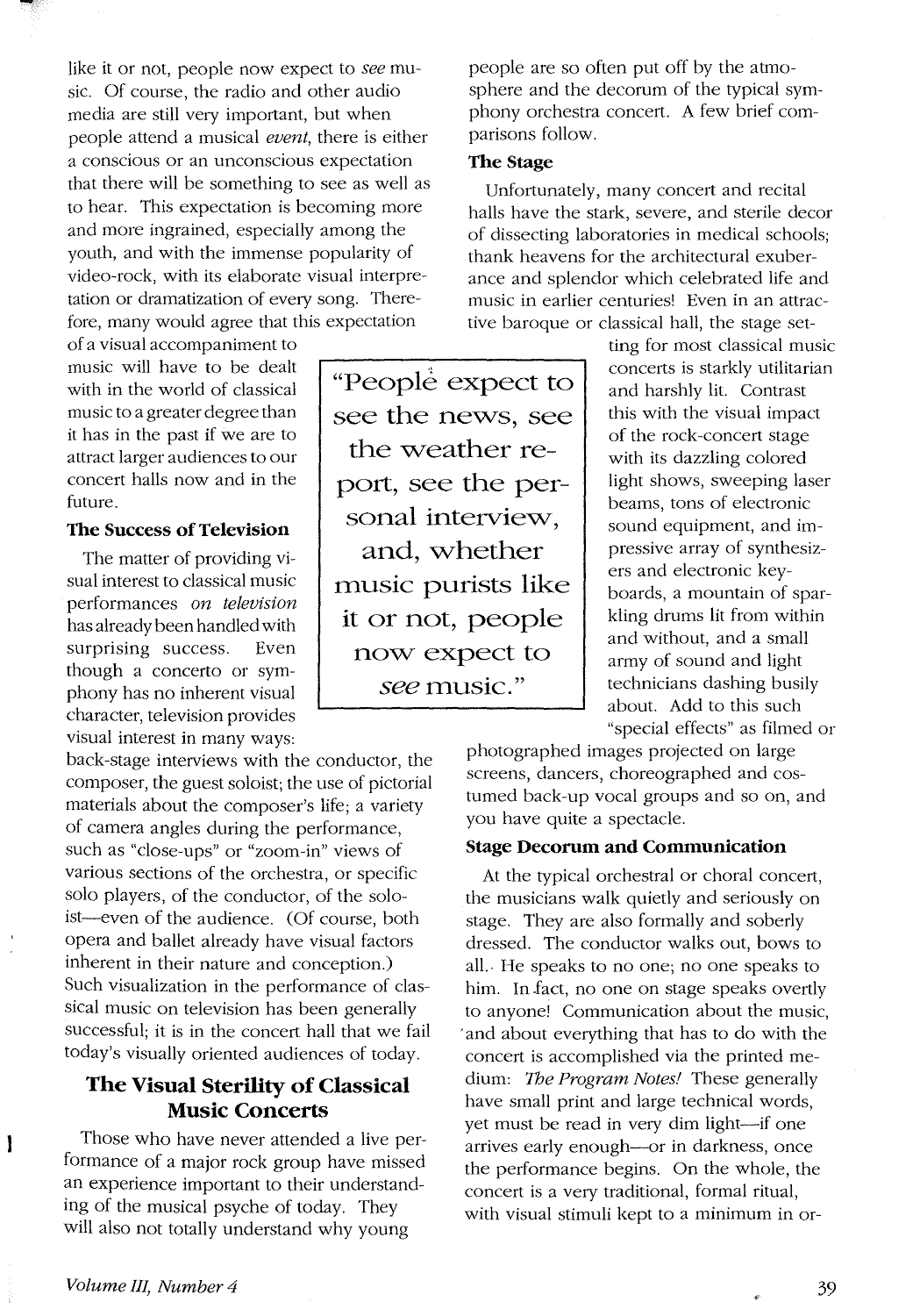**"Those who have never attended a live performance of a major rock group have missed an experience important to their understanding** of the **musical psyche** of today."

der not to "distract" from the music. Contrast this with the leaping, dancing entrances of the rock stars in their striking, colorful, or shockingly bizarre costumes. And the rockpop performers actually *speak* to their audiences. The audience roars and screams its approval and excitement during and after every number! Laser lights flash, singers and players twist, jump, gyrate, and writhe with the intensity of their emotions. The powerfully amplified music is a physical force, energizing a rollicking, tumultuous audience, which in itself provides its own major visual "event."

If we are to win more of the present generation into the concert halls of classical music, we must be willing to use means of communication that will break down the barriers of (what is to them) an alien musical style that is visually austere; we must stop recreating a concert ambience of nineteenth-century formality when we are already in the last decade of the twentieth century! One important way to accomplish this may well be through the increased attention to and use of visual elements in the performance of classical music.

# **Visualization in Music: Historical Precedents**

Visualization, or the association of visual elements with musical performance, includes a wide range of possibilities, and a longer and more extensive history than one might think. Every new generation seems to have the misconception that it freshly invents almost everything it does, not being aware of what has gone before. Light shows were in vogue long before the rock generation! Walt Disney's ever-popular visualization of classical music, *Fantasia*, was made in 1940,<sup>1</sup> and Fred Astaire and Ginger Rogers were, of course, doing elaborated visualizations of popular songs on film 50 years before Michael Jackson, Madonna, and video-rock.

#### **Visual Connection: Roots in the Past**

From what one can learn from studies of musical practices in ancient civilizations and remote societies which still retain many of the musical traditions of the distant past, music was seldom performed as an abstract form, isolated from ceremony, celebration, dance, or ritual. In short, music was mostly performed in settings which provided kinetic and visual associations. Music was generally a part of an "occasion," and often one in which the "audience" itself participated. Music was an essential part of classical Greek theater with its visual array, and, if pictorial references on Greek and Roman artifacts are accurate, music in the Classical world of antiquity was, more often than not, associated with dance.

İ

 $\mathbf{I}$ 

 $\mathbf{I}$ 

 $\mathbf{I}$ 

1

Music played an important part in the ritual of the early Christian church, and therefore the performance of music in religious ceremony was, by the very nature of its setting and circumstance, almost always accompanied by a visual/kinetic experience. As the ceremonies and the architecture of the church grew more elaborate through the centuries, so did the visual spectacle. The colorful vestments of the clergy, the beautiful paintings, artistic objects, and utensils of worship at the altar, the processions, the visual splendor of the great cathedrals themselves, provided a profound and impressive visual accompaniment to the music. Add to this the performance of liturgical dramas or "miracle plays," the musical theater of the Medieval church, and it becomes apparent that there is a long and rich tradition of visual and dramatic associations in church music alone.

Throughout history, however, there was also the parallel development of music as purely an aural art-music as an art for the ears only, not for the eyes. It is interesting that with the advent of the Baroque era, both channels of development began to diverge more radically. For it is during this period of musical history that one sees the ultimate visualization of music in the emergence of opera and ballet as major art forms, and, at the opposite end, the full development of absolute, abstract, or "pure" instrumental music,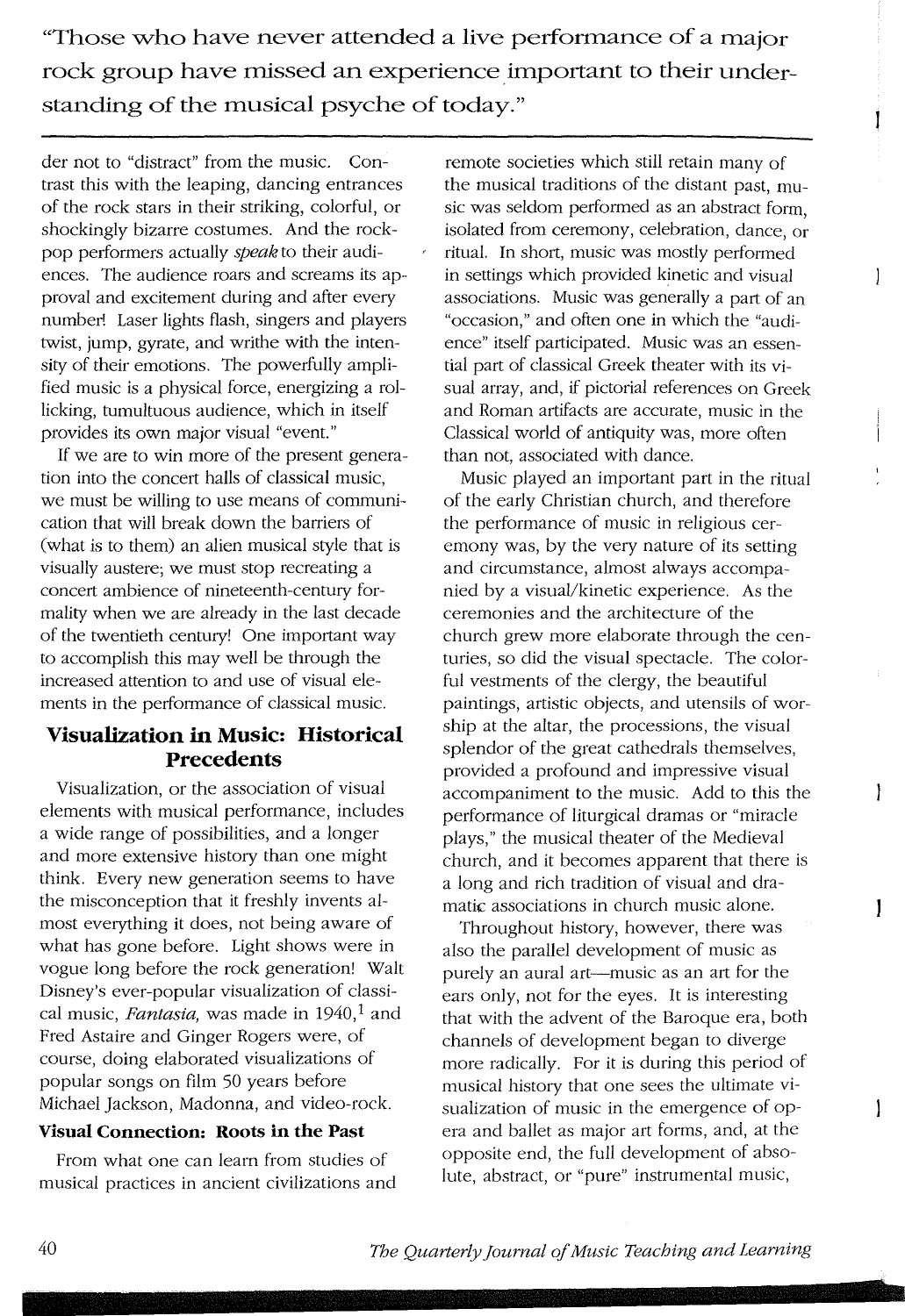"We must stop recreating a concert ambience of nineteenth-century formality when we are already **in** the last decade of the twentieth century!"

without overt visual associations, except for the visual interest of watching the musicians perform. This "absolute music," and the "intellectualization" of music into abstract forms which had no intended association with dance, drama, ceremony, or pageant reached an unsurpassed peak of development in the great classical tradition of Haydn, Mozart, and Beethoven.

 $\frac{1}{i}$ 

The popularity and importance of "program music" during the nineteenth century brought to the concert hall a kind of "implied" visualization, in the sense that the descriptive titles and intent of the music all suggested a visualization, albeit in the audience's "mind's eye" only.

It is interesting to note that the ultimate "disembodiment" or "devisualization" of music did not occur until the invention of the phonograph and the radio. These media obviously could not provide a visual experience for the music listener, and it wasn't until the advent of movies and television that the electronic mass media could restore the visual element to musical performances. The enormous popularity of movie musicals, and now of video-rock, certainly appears to indicate that radio and recorded music do not satisfy an innate psychological-sensory predilection for a visual connection with music.

#### **Psychological-Sensory Roots: Synesthetic Perception**

Synesthesia or synesthetic perception is the psychological term for a cross-sensory or a sensory-association experience. "Color hearing," or the ability to see colors when one hears music, is an example of this phenomenon, and although synesthesia is not limited to just the association of color with music, it is probably the most Widely known type of synesthetic perception.

Those who experience color association with music do so in different ways. Some individuals associate certain colors with certain compositions (such as blue with *Tannhauser,* or red with *Les Preludes),* or

they associate a color with a certain composer or musical style. For example, it was reported in an 1893 study by Theodore Flournoy (Peacock, 1985) that Gounod's music evoked the color of violet for one individual and blue for another. For another of Flournoy's subjects, Beethoven's music was black. P. E. Vernon in a 1930 study reports a person who found Wagner's music to be green and yellow, and Chopin's music luminous (Peacock, 1985).

Many musicians have color associations with different timbres; that is, they may "see" red when they hear brass, blue with woodwinds, and so on. Leonard Bernstein mentioned that he associated various colors with certain timbres. Color association with pitch is apparently quite common, but most often not associations with specific pitches, but rather with a range of pitches, as in dark colors with low pitches and bright colors with high pitches. Garner attempts to scientifically rationalize the association of specific pitches with specific colors:

There is, therefore, ground for speculation that the eye may "think" in octaves, like the ear, and that it might be possible to "translate" an octave of sound precisely into an octave of light. This is particularly so because the eye divides the spectrum into 12 distinguishable colours.

Consequently, "God Save the Queen" should be capable of being translated into colour. The first line of this tune has the notes G-G-A-F#-G-A, and this would translate into a "colour tune" as blue-green, bluegreen, blue-violet, green, blue-green, and blue violet (Garner, 1989, pp. 225-26).

Still another general category of "color hearing" involves the association of colors with tonalities. This is a synesthetic perception which has been fairly common among composers. André Grétry assigned colors to keys in his writings. Beethoven refers in one of his sketchbooks to B minor as the "black key", and Scriabin considered the key of Fsharp to be a gray-green color; both composers did agree, however, that D major was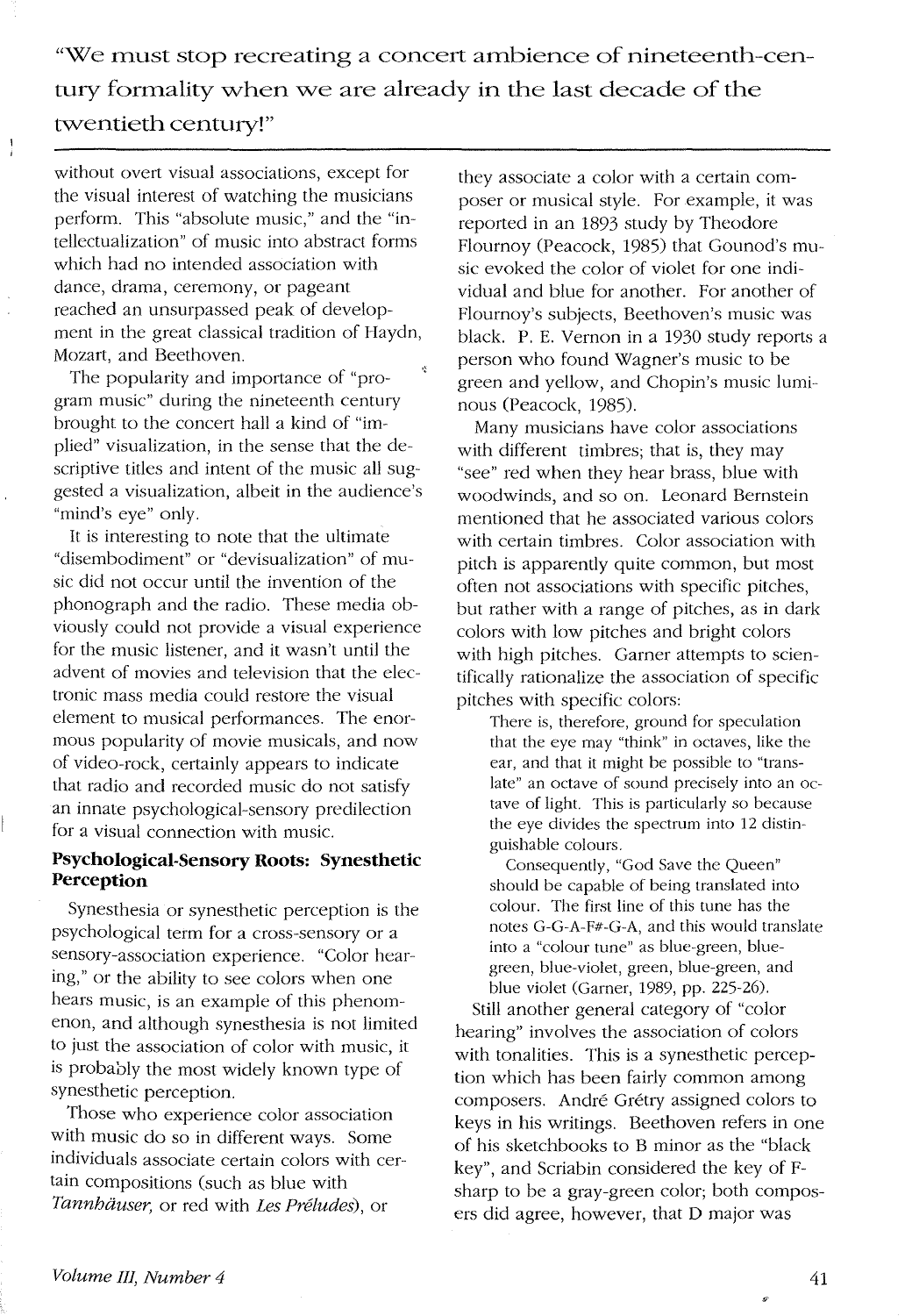Russian composers shared these color-tonality associations. "Surely," he said, "for everybody sunlight is C major, cold colors are minors, and F-sharp is decidedly strawberry red!" (Peacock, 1985, pp. 492-93).

# **Scriabin's Colored Lighting Score**

Scriabin's synesthetic perception was actually quite systematized; he delineated, according to his own personal visual associations, a specific color for each of the twelve: major keys. Therefore, when he decided to add lights to his Fifth Symphony, *Prometheus, The Poem of Fire,* (1910), he included a specific part in the score for an instrument he called the *Tastiera per luce,*  which would project colored light according to the tonalities and sonorities in the music as it progressed? In November of 1989, the Louisville Orchestra performed this work [with Dr. Kenneth Peacock of New York University (an authority on Scriabin's color hearing) "playing" the *Tastiera per luce* part] by coordinating the specified colored lighting effects from the lighting booth in the concert hall. Louisville junior and senior high school students attended this performance and reacted with great enthusiasm. Here was something they could identify with! It may not have been as visually spectacular as some of the rock concerts they had attended, but the "light show" in combination with the music spoke to them in their kind of visual and musical style. They felt "at home," and they liked it. After the performance, many students crowded around Dr. Peacock, excitedly expressing their enjoyment of and interest in the lighting effects.

# **Implications to Consider**

There are numerous interesting studies which could be discussed, including Peacock's "Instruments to Perform Color-Music: Two Centuries of Technological Experimentation," (Peacock, 1988), all of which show a surprisingly long history of experimental technology in the association of visual effects with music. One can see, however, from this brief survey that there are scientific and psychological indications, as well as a long historical precedents, that account for the popular desire for visual associations

wise for musicians to recognize to a greater degree the strong predilection that many people have for a visual connection or reaction to the stimulus of sound. Perhaps we should not blame video-rock as a cause of the decline of interest in classical music among young people; instead, we might consider its popularity to be message that many listeners feel an innate need for a visual connection, a need which might be given more consideration in performances of "absolute" classical music in the future.

# **Applications of Visualization to Musical Performance**

The arts are basically means of communication. If there is something that can be done in the performance or presentation of a work of art that may improve the communication of its essence and spirit to an audience, then it would seem reasonable and legitimate to use this means. It would seem logical to approach the whole issue of the use of visual effects in music performance with this as a basic rationale. On the other hand, the addition of superficial, "razzledazzle" visual effects just to draw an audience or create publicity for concerts would jeopardize artistic integrity and have negative consequences in the long run.

Mozelle Clark Sherman, Professor of Church Drama at the Southern Baptist Theological Seminary,3 maintains that people need a "sense of occasion" because we are acclimated to "a more visual sense of occasion than our grandmothers and grandfathers." She also maintains that television cannot give us this "sense of occasion." It can only be achieved through the physical closeness or immediacy Qf a "live" performance, and through a perfor mance that is visually and kinetically<sup>4</sup> as well as mUSically dynamic. The basic premise, that communicating the message of church music to today's audience demands attention to the visualization of music through dramatization, dance, and visual effects, is a premise which might be successfully applied to secular concert music as well.

There may be a tendency to think of the use of visual effects as always demanding very complex, time-consuming, and expen1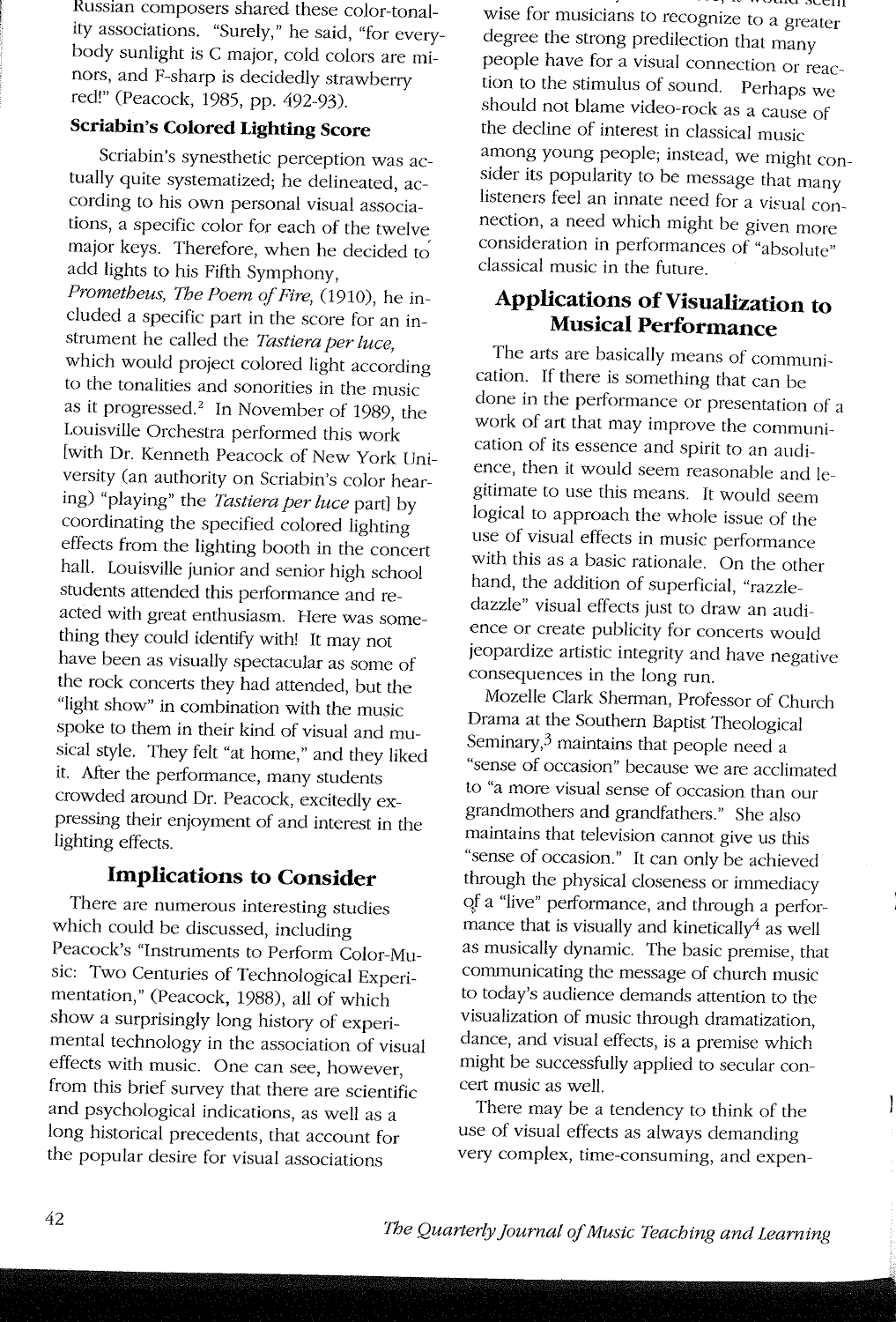"The rock generation didn't invent light shows! Walt Disney's ever-popular visualization of classical music, Fantasia, was made in 1940, and Fred Astaire and Ginger Rogers were, of course, doing elaborated visualizations of popular songs on **film** 50 years before Michael Jackson, Madonna, and video-rock."

sive means. This need not be the case, however, since there are many ways of enhancing and increasing the success of a musical performance through the use of very simple visual devices.

For instance, is there a deeply rooted rea-' son why all stage light for music recitals is always the same, regardless of what music is being performed, or who is performing? Stage lighting for all concerts could become an issue worthy of attention and open to imagination. Should Chopin nocturnes be performed in the same light as Scarlatti sonatas? Perhaps it is time for classical musicians to think about lighting beyond the usual questions of "Can we see the music?" or "Is the light in my eyes?" A few simple lighting effects are most often an expected part of even small-scale performances of popular music. Why should we not consider this more often in the world of classical music?

If a pianist really sees a deep, rose-red when he plays Liszt, then why not share this experience with the audience? Adding redtoned lighting for a few Liszt pieces is not difficult, and may give an ordinary piano recital a dramatic touch, or it may at least add something controversial for the audience to chat about. Subtle color changes and varied lighting levels may be appropriate for each piece in the program.

A recent performance of George Crumb's *Voice oj the Whale/or Three Masked Players* by the Kentucky Center Chamber Players in Louisville is an example of how effective simple lighting techniques can be. The composer suggests in the score the use of deep blue stage lighting and the wearing of black masks by the players. The players were dressed in black, the stage was darkened, and the only light used, other than the blue stage lights, were those on the music stands. These simple

visual elements added immensely to the atmosphere and enjoyment of the piece and to the success of the performance.

#### **Program Notes--Television Style**

One of the formal traditions of the typical classical music recital which often makes new listeners and young listeners feel uncomfortable is the lack of communication between the performer(s) and the audiencewhat one might call "program-note paralysis." Not a word is spoken from the stage to the listeners, no matter how long the program may be.

This could be viewed as a rather archaic practice at a time when both old and young are so accustomed to the visual style of television, where they always see someone speaking directly and intimately to them. A personal introduction to each work by the performer(s) or by a program "host," rather than total reliance upon printed program notes, would be a relatively simple audiovisual effect which could certainly improve communication with the audience. This television style of direct communication to the listener would also create a more relaxed and informal concert atmosphere which young audiences especially enjoy. Since many musicians find it difficult to make such a presentation and perform too, they can request the help of their colleagues, especially music historians who would enjoy the challenge and the opportunity to "present" the program notes to the audience as "co-perfonners." As is the practice in television, the program "host" or presenter of the program notes might use projected photo-slides and various other visual aids, conduct brief interviews, engage in informal dialogues about the music with the performer, and perhaps engage the audience in some form of participation.

While this approach is not a "visualization"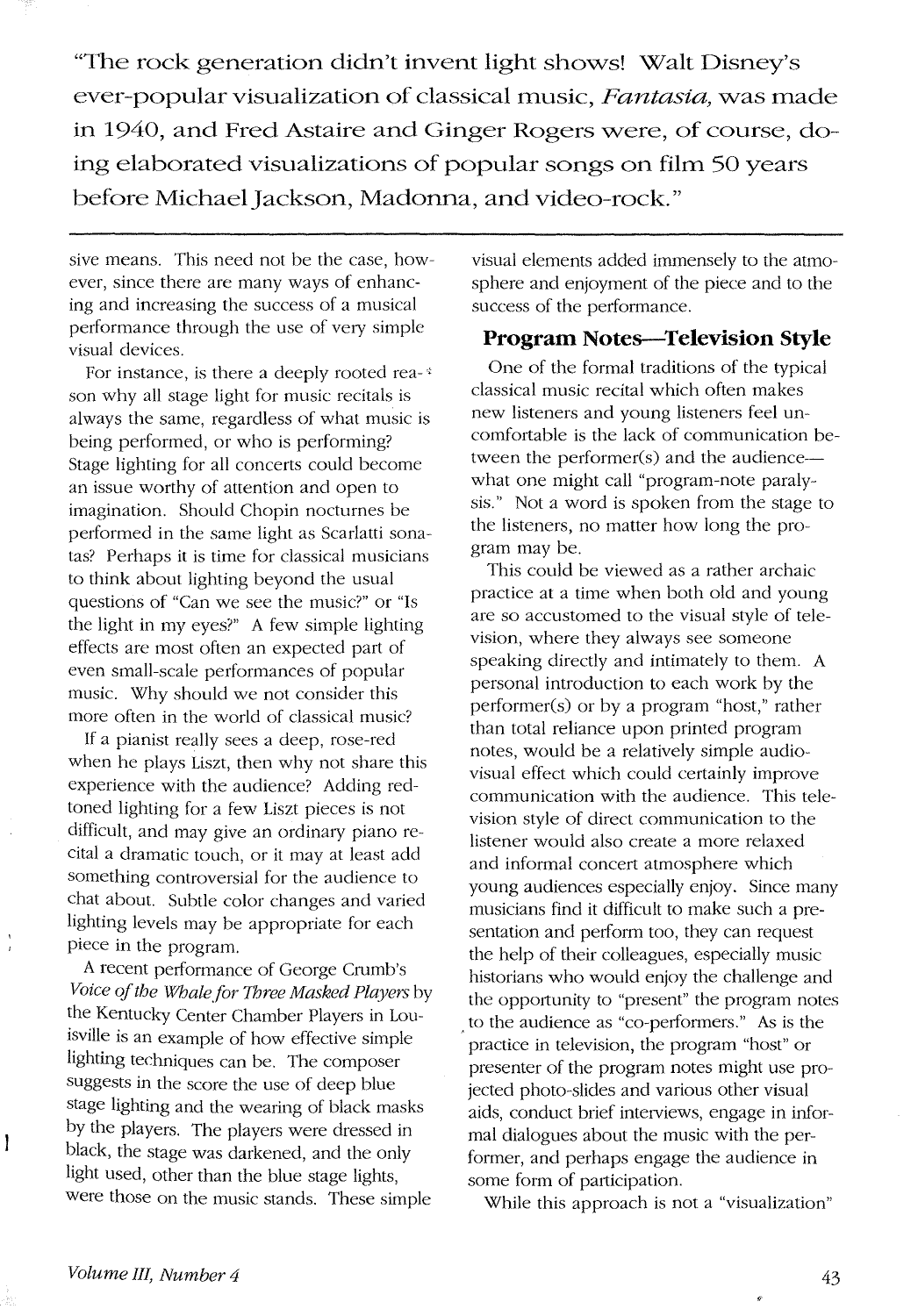of the music itself, the use of an announcer on stage to introduce the performer(s) and the music provides a much more visually dynamic program and concert experience for the audience than does the traditional use of program notes only. Since the youth of today may have little patience with formalities, the above approach could be an important way of increasing their enjoyment and attendance in our concert halls.

#### **Use of "Supertities"**

Another relatively simple visual technique which has been successfully introduced in recent years, especially in opera performance, is the projection of the translation of the libretto above or near the stage. Since opera is drama set to music, much emotional involvement and enjoyment is lost when the performance is in a foreign language and the audience does not understand what is being said or sung. Supertitles can also be successfully used in the performance of any type of vocal work-oratorios, cantatas, art songswhenever there is a language barrier. Why should audiences miss the subtleties of humor, irony, poignant emotion, and vivid imagery inherent in the texts?

Some conservatives object to the use of supertitles, but as long as the texts are good translations, well coordinated with the performance, and unobtrusively projected, they will be welcomed and enjoyed by the vast majority of audiences who find reading printed translations in the dark as difficult as trying to understand a poorly enunciated foreign language over a loud orchestra.

# **Visual Images: Techniques and Concepts**

Visual images can be associated with music in numerous ways and by using a wide range of techniques. When planning visual effects for a concert, works of art related to the music might be displayed in the concerthall lobby, photo-slides of art works might be projected on stage as part of the performance, and/or integrated with music performance in many other ways (Ox & Frank, 1984; Hero, 1975; Goldberg & Schrack, 1986); DeWitt, 1987). Another example is Gunther Schuller's *Seven Studies on Themes of Paul Klee,* involving a translation of Klee's

visual art into music. This work is often performed with the photo-slides of the artist's works projected onto screens on the backdrop of the stage for the audience, and the Gunther work provides another example of the very appropriate use of visual images in concert performances.

Ţ

 $\mathbf{I}$ 

1

Î

#### **The Use of Image Projectors**

The use of projectors has been mentioned, but further comment is needed in regard to this technique. There is a very wide scale of technical sophistication involved in the use of projectors, from the relatively simple--one or two ordinary slide projectors-to the very complex and sophisticated use of multiple projectors with high-speed, pre-set coordination schemes. There are also rear-screen projectors, moving picture projectors, systems involving videotaped images projected upon large-scale television screens. These are some of the many possibilities of which musicians should be aware when planning the use of visual accompaniments for concerts.

It is very important, during the planning and execution of visual effects, to consult and use experts. The help of colleagues in the departments of theater, dance, art, and audio-visual technology will be a key to success whenever elements in these areas are included in a performance.

#### **Stage Design**

We very much expect to see special stage designs, painted scenery, colorful backdrops, "props," and other such stage designs for plays, opera, musicals, and ballet-why not use these same effects to create an interesting visual setting when effective and appropriate for certain concerts? In Rome, in 1917, Diaghilev commissioned the Italian futurist painter Giocomo Balla to prepare special scenery and lighting effects for a performance of Stravinsky's *Fireworks.* Balla's decor consisted of various geometrical structures made of transparent materials that were lighted from within.

Also to be considered is the special arrangement of the performers on stage to create certain visual as well as acoustical effects. For example, players could be seated at a variety of levels and facing at different angles; dramatic effects could be produced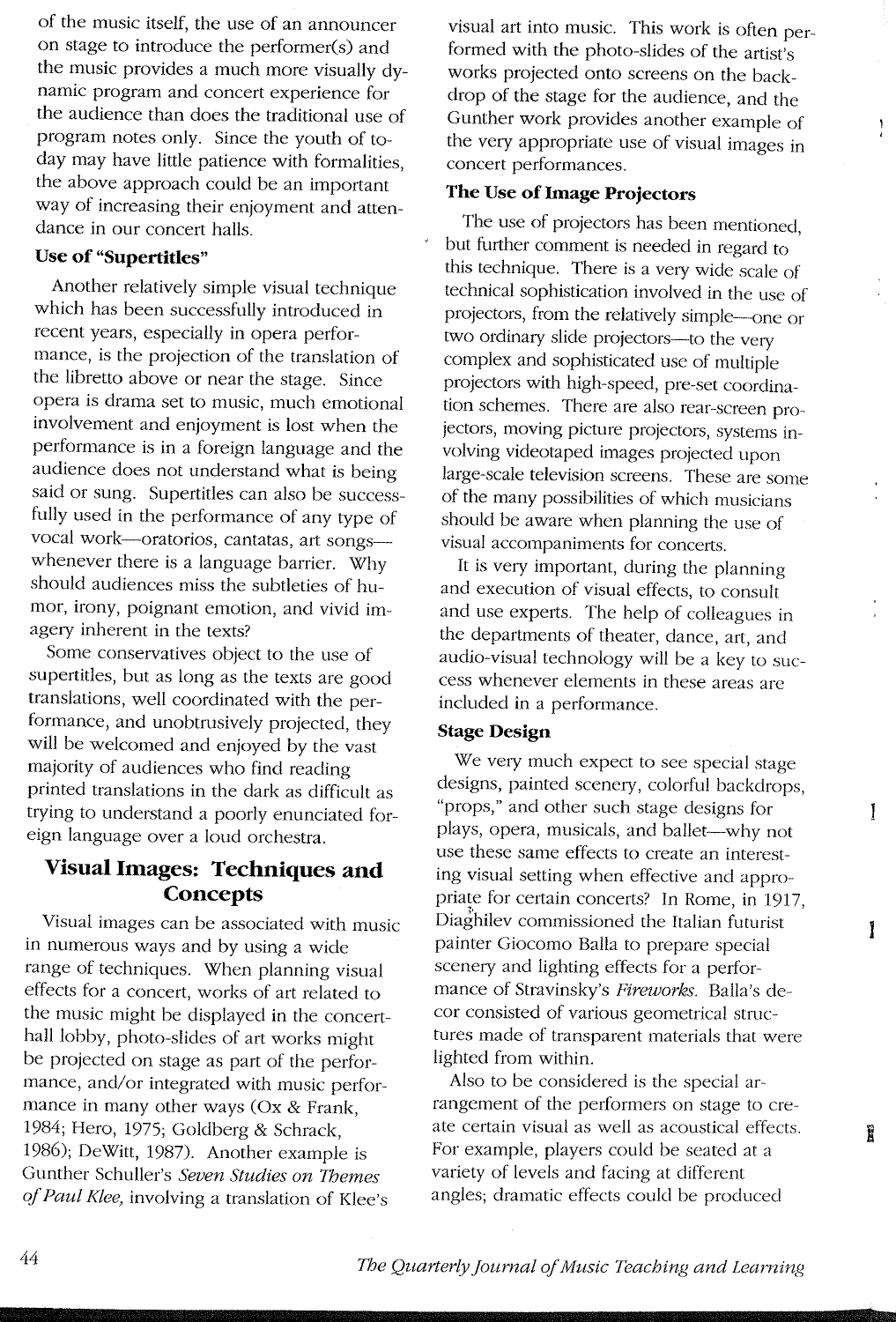by the creative placement of soloists or special spacing of groups. Stage areas projecting into the audience would be interesting, as would stage areas which are moveable during performance.

#### **Computer-Video Graphics**

The field of computer-generated graphics is already well advanced. When such graphics are projected upon a large screen, they can produce an impressive visual experience for an audience. Computers can be programmed in coordination with digital sound synthesizers or with mixed "live" sounds, to produce instantaneous and continuous " graphic changes in colors, shapes, and fonns in response to the music. This electronic visualization of the music is often used in concerts of electronic music. Since audiences do not particularly enjoy "watching" a computer or audio-tape "perform," such visual effects are an especially important accompaniment for this type of music. Computer-generated graphics, however, could be used for any type of concert.

#### **Visualizing MUSic Through Dance**

Dance is probably the oldest means of visualizing music. Considering its long history as an art form, it should not be surprising that the association of dance with music in movies, television, and video-rock has certainly become a common expectation and an obvious success. The world of classical music might well take a cue from this. However, the focus here is not upon ballet or music created for dance, but rather upon the concept of adding dance as a visual accompaniment to the music.

It is very important to recognize the major difference between adding dance in order to visually enhance a concert performance, and creating a ballet or dance program with dance as the major focus. With the use of dance as a visual effect as a part of a concert, the music and the musicians are of equal or greater importance than the dancers with whom they share the stage. In ballet, the dancers take the stage and the spotlight while the musicians perform out of sight in the pit, thereby relegating both the music and the musicians to a secondary role.

When dance is used together with other

visual effects in the performance of an oratorio or cantata, the chorus, soloists, orchestra, and the music itself remain the major focus. This approach towards the use of dance will obviously be necessary to preserve the integrity of the concert as essentially a musical experience. As a further example, if a chamber music group decided to add dancers to their performance of a Baroque dance suite, the musicians and the dancers should share the stage as partners in the performance. If the musicians leave the stage for the pit, the character of the performance would immediately be changed from that of a chamber music concert with dance to that of a ballet.

A recent performance by the New York City Ballet provides an excellent example of this partnership concept. Chopin piano works were performed, including waltzes and mazurkas. On stage was a grand piano, the pianist, and two dancers. This simple setting and collaboration was beautiful and gave the audience the fullest opportunity to enjoy and appreciate the equal and complementary balance of the music, the pianist, the choreography, and the dancers.

#### **Dramatization, Pageantry, and Combinations of Visual Effects**

Music that tells a story, for example, a biblical oratorio, or a programmatic orchestral work like Berlioz's *Symphonie Fantastique,*  would obviously lend themselves to dramatization. An oratorio like Mendelssohn's *Elijah,* for example, has numerous dramatic situations and possibilities, most of which are lost in the usual stiff and static concert performances it receives. An effectively dramatized performance can create a vivid, moving, and memorable experience for both the audience and the performers, and it can add fresh life to works that have been performed repeatedly over the last two centuries.

The use of colorful costumes, banners, processionals, and/or any variety and combination of visual effects has had a long and successful history, from the liturgical dramas of the Medieval church to the spectacular stage scenes of grand opera. With the electronic media available today, the "multi-media" concert event is a more practical possibility than ever before. When a large-scale work, such as an oratorio, is "staged," the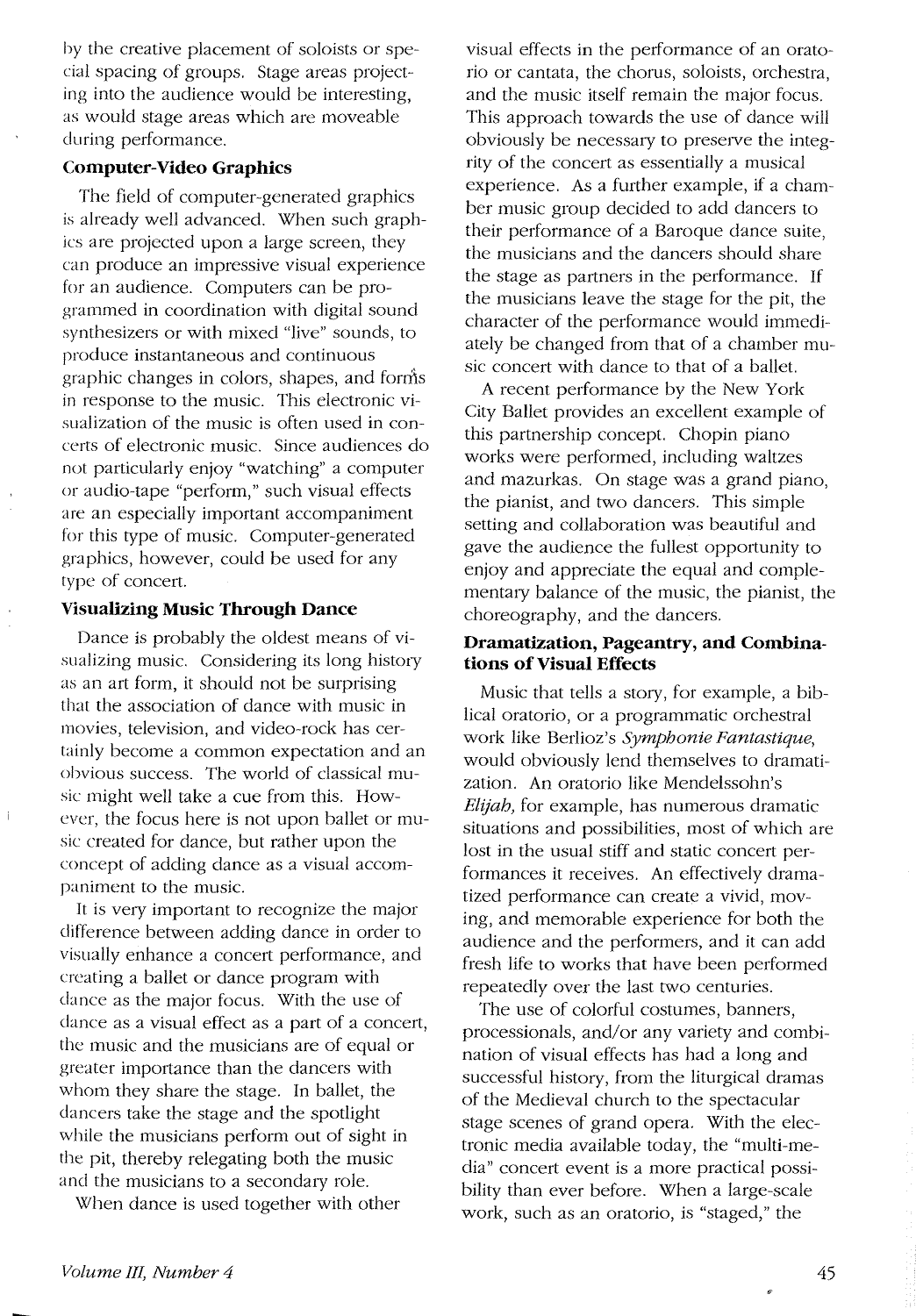**"If the addition of visual elements to our performance communicates the spirit of the music more vividly and brings audiences back to the concert halls, then the increased use of visualization must be given important consideration."** 

use of a wide variety of visual elements can be very striking-dance, acting, pantomime, costumes, processionals, special lighting, scenery, projected visual images. At this point we arrive at the concept of Wagner's *Gesamtkunstwerk* ideal, the amalgamation of all artistic means to create one grand, unified, transcendent, aesthetic experience. While this notion may seem a bit too ideal or fanciful to achieve, it can be, nonetheless, a worthy goal.

# **Visualization: Examples from the Field**

With what types of music can visual effects be used? A typical first reaction would be in terms of programmatic works only. This is logical, for the use of visual imagery for the performance of Liszt's *Les Preludes,* for example, would seem more appropriate than for a Haydn symphony. Yet, ballet performances in the past 50 years or so demonstrate that the visualization of abstract or absolute music is as successful and prevalent as with program music. Looking at the productions of Balanchine alone, one finds that he choreographed more musical works which were not originally intended for dance than those that were, and his repertoire includes absolute music by Bach, Mozart, Schoenberg and Webern. Stravinsky's music is also an interesting case in point. Stravinsky is known mostly for his great ballet scores, but the large number of his absolute works which were subsequently visualized as dance productions actually exceeds the number of works he specifically composed as ballet music (White, 1966). The obvious answer to the above question, then, is that there is really no type of musical work which should be arbitrarily excluded when one is considering the use of visual elements.

It is often very helpful to know what others have done in a certain area of endeavor, and to use this information as a starting point or a guide. It is with this in mind that the following examples are presented.

#### King David

Arthur Honegger's dramatic oratorio, *King DaVid,* was originally conceived and performed as a dramatic work. After its initial performance as a staged pageant, it was performed as a concert piece. Some of the dramatic and visual elements were restored to the performance of this work by the Chorus and Orchestra of Indiana University Southeast with the use of dancers, special lighting effects, photo-slide projectors, and the use of a television newscaster as the narrator. Photo-slides were used during orchestral interludes to provide stage backgrounds for some dance numbers and for the battle scenes. Dancers were used for most choral sections and for some solo segments. The Witch of Endor was portrayed by a faculty member of the university Drama Department, appropriately costumed, made up, and lit, and the television newscaster added an air of authenticity to the narration. This work will lend itself to far more extravagant pageantry and visual embellishment then were used for this production, but the overall effect of even these modest means created a vivid experience and a sense of occasion not possible with a standard concert performance.

 $\mathbb{I}$ 

 $\overline{1}$ 

ğ

ĭ

ÿ

R

Ĥ

### *Birds of a Feather*

For the performance of this contemporary cafitata for soloists, chorus, and orchestra by Jean Berger, a professional mime was engaged to add visual interest and to silently dramatize the characters and actions described in the text of the work. Except for a spotlight for the mime, no other special visual effects were used. Mime is a very efficient way of adding visual interest to a performance, for it involves only one extra performer and very little extra work or rehearsal time. Because *Birds of a feather* is a light, satirical, narrative work, the use of mime for this concert was very appropriate. There could be a question, however, as to how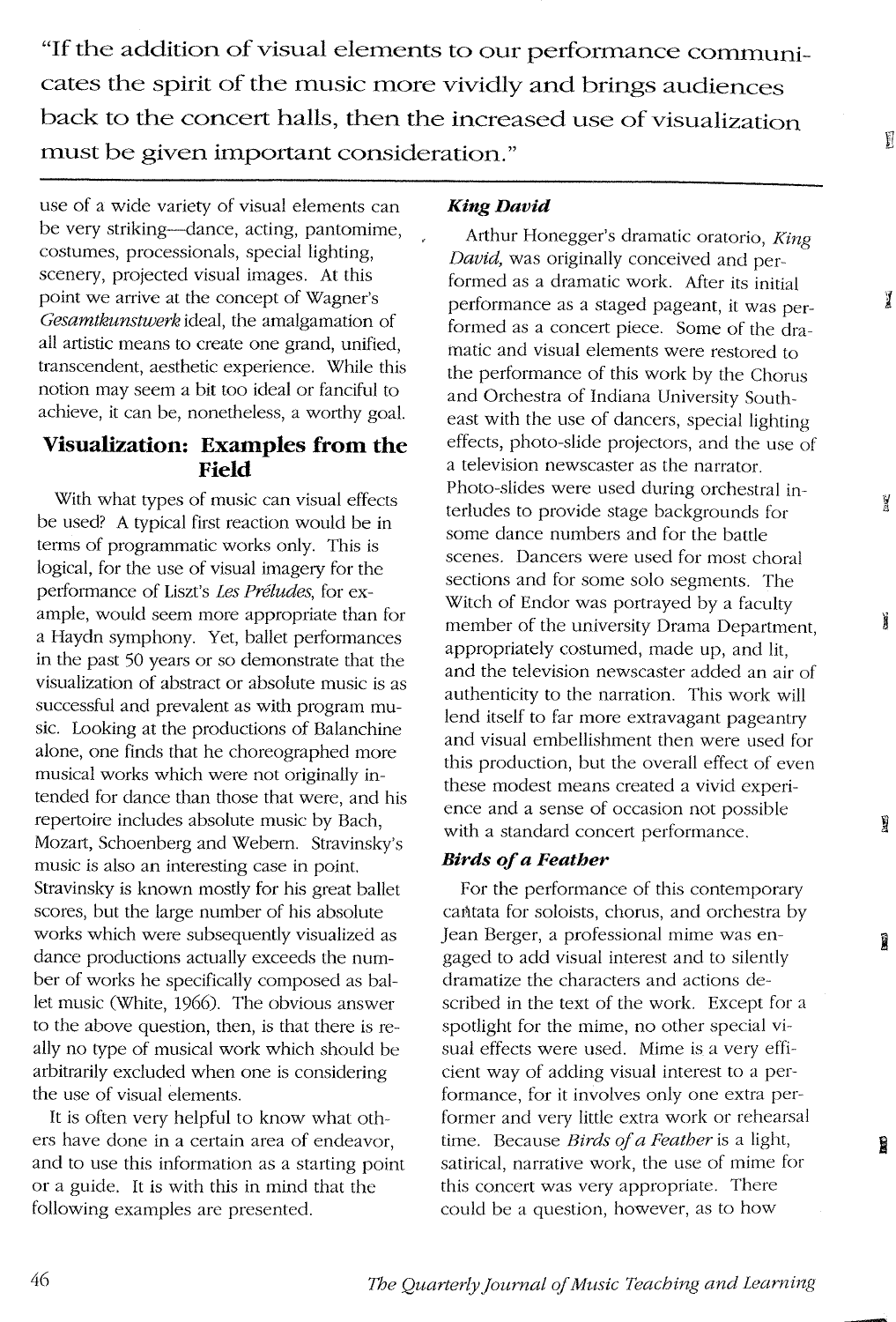successful mime would be with other types of music.

#### *Elijah and St.John's Passion*

As discussed earlier, the School of Church Music of the Southern Baptist Seminary in Louisville, Kentucky, is making special efforts to visualize the performance of church music in order to more vividly communicate the message of the music and to better reach the broadest spectrum of the public. With this in mind, they have commissioned and performed operas with biblical themes, and they have added dramatic and visual effects to performances of sacred works that are traditionally performed only as concert works. Two examples of the latter are their performances of Mendelssohn's *Elijah*, and J. S. Bach's *St. John's Passion.* In *Elijah,* special lighting, costumes, acting, dancing, and movement were used to dramatize the text and narrative elements of the work. Similar treatment was given to the performance of the *St. John's Passion-here* too the soloists acted out the parts they sang, the Evangelist was portrayed as a German Lutheran clergyman of Bach's time, segments of commentary were sung in present-day dress, the singeractor portraying Christ was placed on a crucifix, and six projectors were used to project slides of Old Master paintings of the Crucifixion during choruses and orchestral interludes.

Many more examples of visual treatments could be presented here; but the examples above, together with those mentioned in earlier discussions, provide several precedents to consider, and also demonstrate a growing (but far from universal) awareness of the need to make use of visual elements for better communication with concert audiences.

#### **Visualization: Extra Demands**

Obviously, the addition of visual elements to a concert performance will demand more rehearsal time. Since the circumstances will vary greatly with every performing group and with every performance, there is no universal formula for calculating rehearsal needs. However, some general advice can be given:

(1) Work with and prepare each element of the production (soloists, dancers, orchestra, chorus, technical crew) *separately* until the final rehearsals;

 $(2)$  Avoid or do very little staging of the whole chorus;

(3) Use *trained* dancers for any dance scenes-the fewer, the more efficient;

(4) Use specialists in all areas, especially for lighting, electronic devices, choreography, set design;

(5) Know well in advance the physical limitations and assets of your performing site.

Directors should also be aware that it may be necessary to obtain special permission and/or pay special fees in order to do a *staged production* of a musical work rather than just a concert performance. There may also be special restrictions in regard to videotaping such a production, and restrictions as to how that video-tape may be used.

#### **Implications for Music Education**

Musicians tend to be insular. They are specialists, and the intense demands of their professional training have created curricula in many conservatories and university music departments which are almost entirely focused on music. Degree programs in music education in the United States require a much broader range of academics than do those concentrated on performance only; but in either case, there is little or no formal study or experience in cross-relationships between the arts, except in the area of opera and music theater. Adding a course or two in the integration of the other arts and various technologies with music performance to music degree programs would be ideal. Due to an already over-extended undergraduate curriculum, however, this is not likely to happen in the near future. Therefore, other means must be used to increase of awareness within the whole music profession of the advantages that visual elements can give to performances. This awareness can come through many channels-through various periodicals and journals in our field, through special workshops on the subject at the regional and national conventions of our many professional music organizations, and, finally, through its actual realization. When young musicians participate in performances where special visual elements have been added,